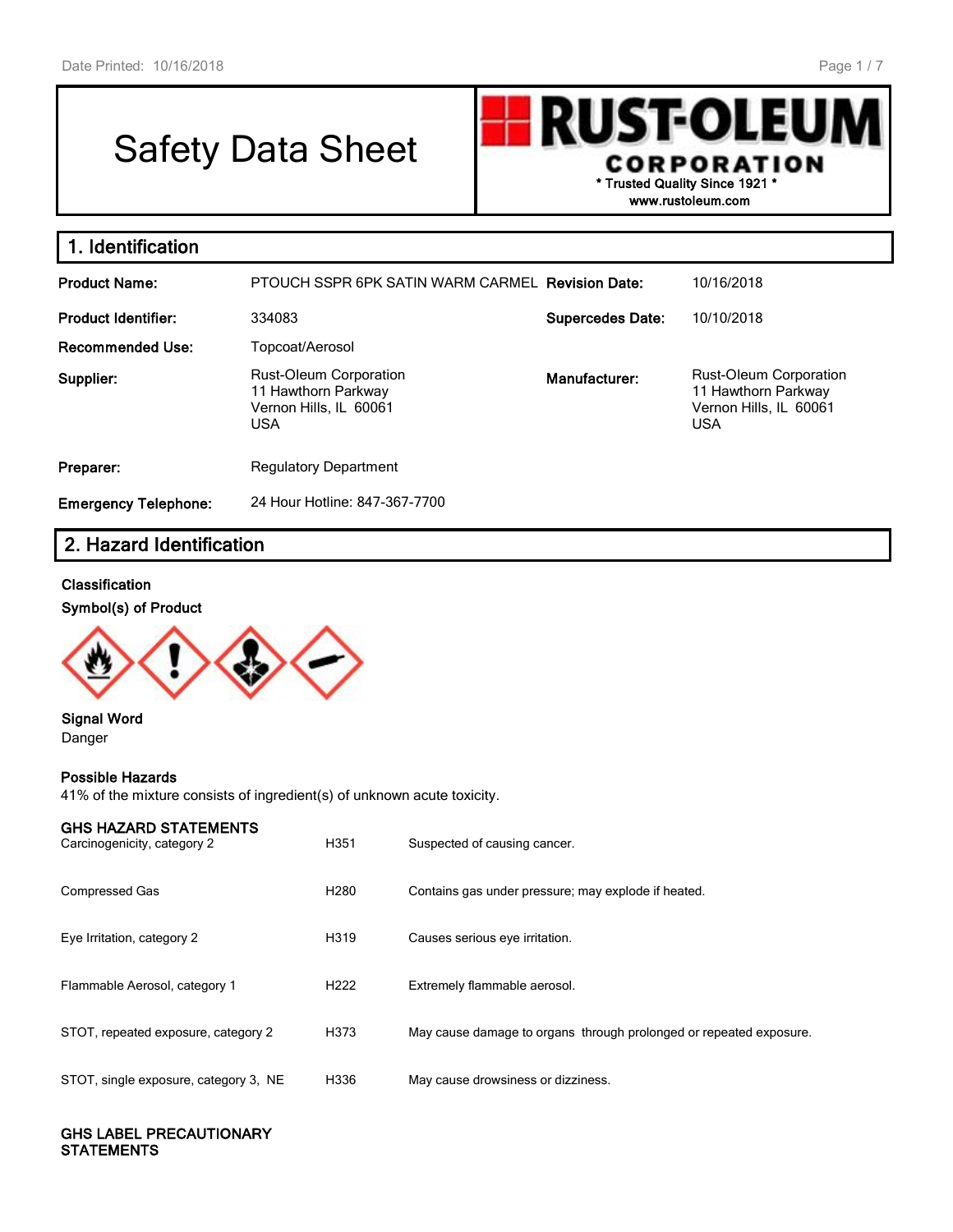| Date Printed: 10/16/2018 | Page 2 / 7                                                                                                                          |
|--------------------------|-------------------------------------------------------------------------------------------------------------------------------------|
| P <sub>201</sub>         | Obtain special instructions before use.                                                                                             |
| P210                     | Keep away from heat, hot surfaces, sparks, open flames and other ignition sources. No smoking.                                      |
| P211                     | Do not spray on an open flame or other ignition source.                                                                             |
| P251                     | Do not pierce or burn, even after use.                                                                                              |
| P260                     | Do not breathe dust/fume/gas/mist/vapors/spray.                                                                                     |
| P264                     | Wash hands thoroughly after handling.                                                                                               |
| P271                     | Use only outdoors or in a well-ventilated area.                                                                                     |
| P280                     | Wear protective gloves/protective clothing/eye protection/face protection.                                                          |
| P304+P340                | IF INHALED: Remove person to fresh air and keep comfortable for breathing.                                                          |
| P305+P351+P338           | IF IN EYES: Rinse cautiously with water for several minutes. Remove contact lenses, if present and<br>easy to do. Continue rinsing. |
| P308+P313                | IF exposed or concerned: Get medical advice/attention.                                                                              |
| P312                     | Call a POISON CENTER or doctor/physician if you feel unwell.                                                                        |
| P337+P313                | If eye irritation persists: Get medical advice/attention.                                                                           |
| P403+P233                | Store in a well-ventilated place. Keep container tightly closed.                                                                    |
| P405                     | Store locked up.                                                                                                                    |
| P410+P403                | Protect from sunlight. Store in a well-ventilated place.                                                                            |
| P410+P412                | Protect from sunlight. Do not expose to temperatures exceeding 50°C / 122°F.                                                        |
| P501                     | Dispose of contents/container in accordance with local, regional and national regulations.                                          |

# **3. Composition / Information On Ingredients**

## **HAZARDOUS SUBSTANCES Chemical Name CAS-No. Wt.% Range GHS Symbols GHS Statements** Acetone 67-64-1 10-25 GHS02-GHS07 H225-319-332-336 Propane 74-98-6 10-25 GHS04 H280 Naphtha, Petroleum, Hydrotreated Light 64742-49-0 10-25 GHS08 H304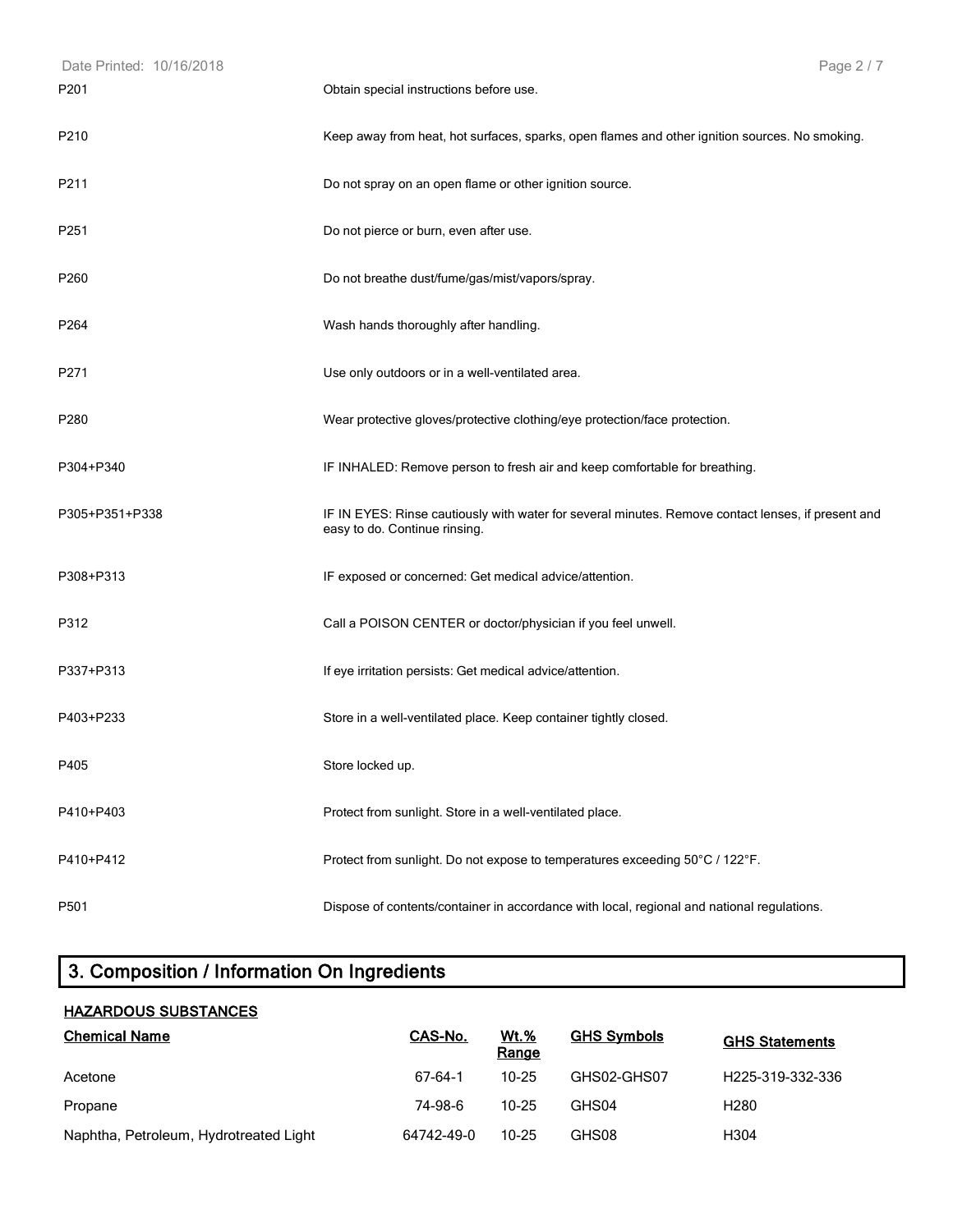| Date Printed: | 10/16/2018 |
|---------------|------------|
|---------------|------------|

| n-Butane                             | 106-97-8       | $2.5 - 10$  | GHS04                 | H <sub>280</sub>                  |
|--------------------------------------|----------------|-------------|-----------------------|-----------------------------------|
| <b>Hydrotreated Light Distillate</b> | 64742-47-8     | $2.5 - 10$  | GHS08                 | H <sub>304</sub>                  |
| Xylenes (o-, m-, p- isomers)         | 1330-20-7      | $2.5 - 10$  | GHS02-GHS07           | H <sub>226</sub> -315-319-332     |
| <b>Hydrous Magnesium Silicate</b>    | 14807-96-6     | $2.5 - 10$  | Not Available         | Not Available                     |
| Ethylbenzene                         | $100 - 41 - 4$ | $1.0 - 2.5$ | GHS02-GHS07-<br>GHS08 | H <sub>225</sub> -304-332-351-373 |
| <b>Titanium Dioxide</b>              | 13463-67-7     | $0.1 - 1.0$ | Not Available         | Not Available                     |
| n-Butyl Acetate                      | 123-86-4       | $0.1 - 1.0$ | GHS02-GHS07           | H <sub>226</sub> -336             |

## **4. First-Aid Measures**

**FIRST AID - EYE CONTACT:** Immediately flush eyes with plenty of water for at least 15 minutes holding eyelids open. Get medical attention. Do NOT allow rubbing of eyes or keeping eyes closed.

**FIRST AID - SKIN CONTACT:** Wash skin with soap and water. Remove contaminated clothing. Get medical attention if irritation develops or persists.

**FIRST AID - INHALATION:** Remove to fresh air. If not breathing, give artificial respiration. If breathing is difficult, give oxygen. Get immediate medical attention. Do NOT use mouth-to-mouth resuscitation. If you experience difficulty in breathing, leave the area to obtain fresh air. If continued difficulty is experienced, get medical assistance immediately.

**FIRST AID - INGESTION:** Aspiration hazard: Do not induce vomiting or give anything by mouth because this material can enter the lungs and cause severe lung damage. Get immediate medical attention. If swallowed, get medical attention.

## **5. Fire-Fighting Measures**

**EXTINGUISHING MEDIA:** Alcohol Film Forming Foam, Carbon Dioxide, Dry Chemical, Dry Sand, Water Fog

**UNUSUAL FIRE AND EXPLOSION HAZARDS:** FLASH POINT IS LESS THAN 20°F. EXTREMELY FLAMMABLE LIQUID AND VAPOR!Water spray may be ineffective. Closed containers may explode when exposed to extreme heat due to buildup of steam. Closed containers may explode when exposed to extreme heat. Vapors may form explosive mixtures with air. Vapors can travel to a source of ignition and flash back. Keep containers tightly closed. Isolate from heat, electrical equipment, sparks and open flame. Perforation of the pressurized container may cause bursting of the can. No unusual fire or explosion hazards noted.

**SPECIAL FIREFIGHTING PROCEDURES:** Water may be used to cool closed containers to prevent pressure buildup and possible autoignition or explosion. Full protective equipment including self-contained breathing apparatus should be used. Evacuate area and fight fire from a safe distance. Use water spray to keep fire-exposed containers cool. Containers may explode when heated.

**Special Fire and Explosion Hazard (Combustible Dust):** No Information

## **6. Accidental Release Measures**

**STEPS TO BE TAKEN IF MATERIAL IS RELEASED OR SPILLED:** Contain spilled liquid with sand or earth. DO NOT use combustible materials such as sawdust. Isolate the hazard area and deny entry to unnecessary and unprotected personnel. Remove all sources of ignition, ventilate area and remove with inert absorbent and non-sparking tools. Dispose of according to local, state (provincial) and federal regulations. Do not incinerate closed containers. Ventilate area, isolate spilled material, and remove with inert absorbent. Dispose of contaminated absorbent, container, and unused contents in accordance with local, state, and federal regulations.

## **7. Handling and Storage**

**HANDLING:** Wash thoroughly after handling. Wash hands before eating. Remove contaminated clothing and launder before reuse. Use only with adequate ventilation. Follow all SDS and label precautions even after container is emptied because it may retain product residues. Avoid breathing fumes, vapors, or mist. Avoid contact with eyes, skin and clothing.

**STORAGE:** Store in a dry, well ventilated place. Keep container tightly closed when not in use. Keep containers tightly closed. Isolate from heat, electrical equipment, sparks and open flame. Contents under pressure. Do not store above 120 ° F. Store large quantities in buildings designed and protected for storage of flammable aerosols. Keep away from heat, sparks, flame and sources of ignition. Avoid excess heat. Product should be stored in tightly sealed containers and protected from heat, moisture, and foreign materials.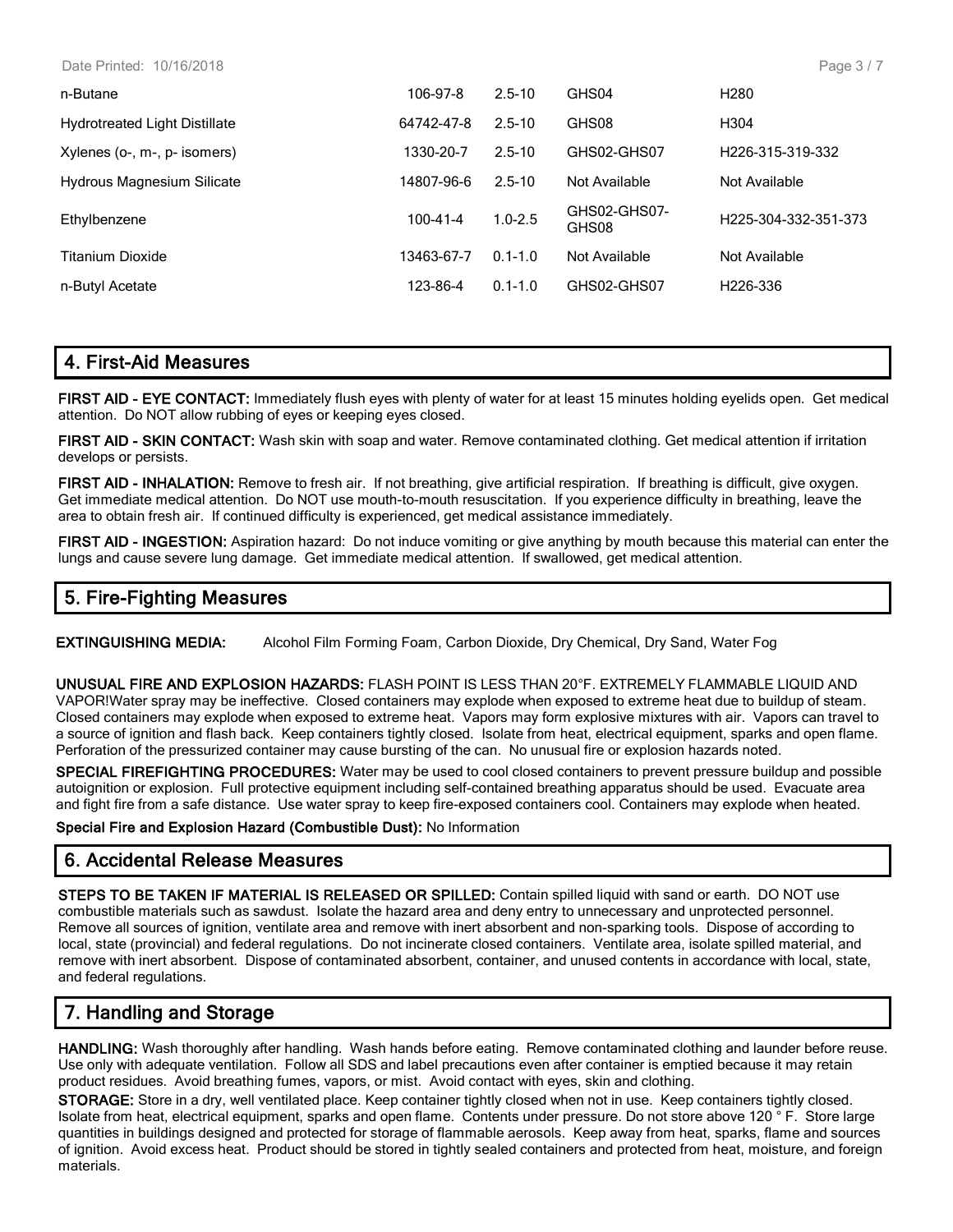#### **Advice on Safe Handling of Combustible Dust:** No Information

## **8. Exposure Controls / Personal Protection**

| <b>Chemical Name</b>                             | CAS-No.    | Weight %<br>Less Than | <b>ACGIH TLV-</b><br><b>TWA</b> | <b>ACGIH TLV-</b><br><b>STEL</b> | <b>OSHA PEL-TWA</b> | <b>OSHA PEL-</b><br><b>CEILING</b> |
|--------------------------------------------------|------------|-----------------------|---------------------------------|----------------------------------|---------------------|------------------------------------|
| Acetone                                          | 67-64-1    | 25.0                  | 250 ppm                         | $500$ ppm                        | $1000$ ppm          | N.E.                               |
| Propane                                          | 74-98-6    | 20.0                  | N.E.                            | N.E.                             | $1000$ ppm          | N.E.                               |
| Naphtha, Petroleum,<br><b>Hydrotreated Light</b> | 64742-49-0 | 15.0                  | N.E.                            | N.E.                             | N.E.                | N.E.                               |
| n-Butane                                         | 106-97-8   | 10.0                  | N.E.                            | $1000$ ppm                       | N.E.                | N.E.                               |
| <b>Hydrotreated Light Distillate</b>             | 64742-47-8 | 10.0                  | N.E.                            | N.E.                             | N.E.                | N.E.                               |
| Xylenes (o-, m-, p- isomers)                     | 1330-20-7  | 5.0                   | $100$ ppm                       | 150 ppm                          | $100$ ppm           | N.E.                               |
| <b>Hydrous Magnesium Silicate</b>                | 14807-96-6 | 5.0                   | $2 \text{ mg/m}$                | N.E.                             | N.E.                | N.E.                               |
| Ethylbenzene                                     | 100-41-4   | 5.0                   | 20 ppm                          | N.E.                             | $100$ ppm           | N.E.                               |
| <b>Titanium Dioxide</b>                          | 13463-67-7 | 1.0                   | $10 \text{ mg/m}$               | N.E.                             | $15 \text{ mg/m}$   | N.E.                               |
| n-Butvl Acetate                                  | 123-86-4   | 1.0                   | 50 ppm                          | $150$ ppm                        | $150$ ppm           | N.E.                               |

#### **PERSONAL PROTECTION**

**ENGINEERING CONTROLS:** Use process enclosures, local exhaust ventilation, or other engineering controls to control airborne levels below recommended exposure limits. Use explosion-proof ventilation equipment. Provide general dilution of local exhaust ventilation in volume and pattern to keep TLV of hazardous ingredients below acceptable limits. Prevent build-up of vapors by opening all doors and windows to achieve cross-ventilation.

**RESPIRATORY PROTECTION:** A respiratory protection program that meets OSHA 1910.134 and ANSI Z88.2 requirements must be followed whenever workplace conditions warrant a respirator's use. A NIOSH/MSHA approved air purifying respirator with organic vapor cartridge or canister may be permissible under certain circumstances where airborne concentrations are expected to exceed exposure limits.

**SKIN PROTECTION:** Use gloves to prevent prolonged skin contact. Nitrile or Neoprene gloves may afford adequate skin protection.

**EYE PROTECTION:** Use safety eyewear designed to protect against splash of liquids.

**OTHER PROTECTIVE EQUIPMENT:** Refer to safety supervisor or industrial hygienist for further guidance regarding types of personal protective equipment and their applications.

**HYGIENIC PRACTICES:** Wash thoroughly with soap and water before eating, drinking or smoking. Remove contaminated clothing immediately and launder before reuse.

**Engineering Measures for Combustible Dust:** No Information

## **9. Physical and Chemical Properties**

| Appearance:                 | Aerosolized Mist           | <b>Physical State:</b>           | Liquid       |
|-----------------------------|----------------------------|----------------------------------|--------------|
| Odor:                       | Solvent Like               | <b>Odor Threshold:</b>           | N.E.         |
| <b>Relative Density:</b>    | 0.770                      | pH:                              | N.D.         |
| Freeze Point, °C:           | N.D.                       | Viscosity:                       | N.D.         |
| <b>Solubility in Water:</b> | Slight                     | <b>Partition Coefficient. n-</b> |              |
| Decompostion Temp., °C:     | N.D.                       | octanol/water:                   | N.D.         |
| Boiling Range, °C:          | $-37 - 537$                | <b>Explosive Limits, vol%:</b>   | $0.9 - 13.0$ |
| <b>Flammability:</b>        | <b>Supports Combustion</b> | Flash Point, °C:                 | -96          |
| <b>Evaporation Rate:</b>    | <b>Faster than Ether</b>   | Auto-ignition Temp., °C:         | N.D.         |
| <b>Vapor Density:</b>       | Heavier than Air           | <b>Vapor Pressure:</b>           | N.D.         |
|                             |                            |                                  |              |

(See "Other information" Section for abbreviation legend)

## **10. Stability and Reactivity**

**CONDITIONS TO AVOID:** Avoid temperatures above 120°F (49°C). Avoid all possible sources of ignition.

**INCOMPATIBILITY:** Incompatible with strong oxidizing agents, strong acids and strong alkalies.

**HAZARDOUS DECOMPOSITION:** By open flame, carbon monoxide and carbon dioxide. When heated to decomposition, it emits acrid smoke and irritating fumes. Contains solvents which may form carbon monoxide, carbon dioxide, and formaldehyde.

**HAZARDOUS POLYMERIZATION:** Will not occur under normal conditions.

**STABILITY:** This product is stable under normal storage conditions.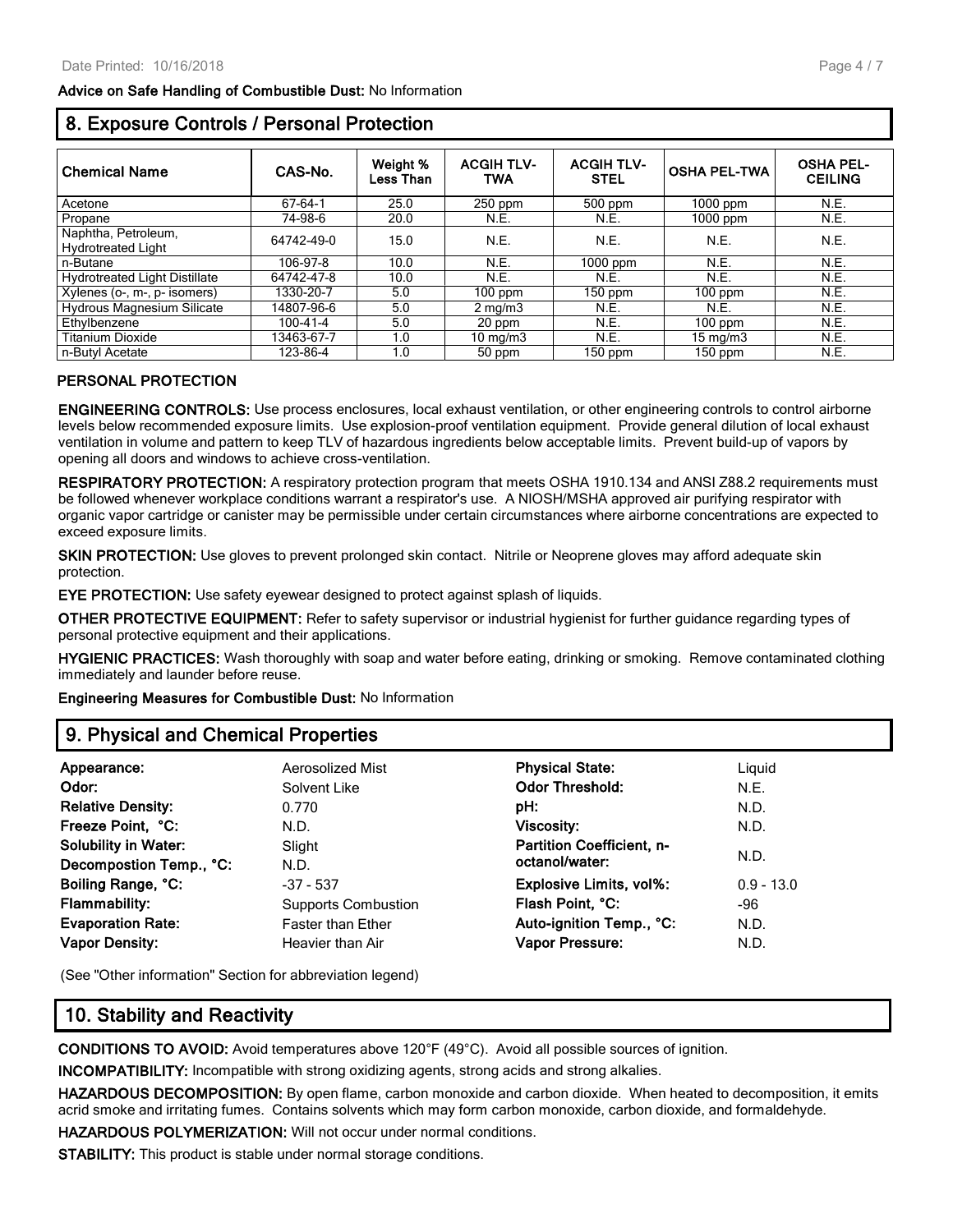## **11. Toxicological Information**

**EFFECTS OF OVEREXPOSURE - EYE CONTACT:** Causes Serious Eye Irritation

**EFFECTS OF OVEREXPOSURE - SKIN CONTACT:** May cause skin irritation. Allergic reactions are possible.

**EFFECTS OF OVEREXPOSURE - INHALATION:** Harmful if inhaled. High gas, vapor, mist or dust concentrations may be harmful if inhaled. Avoid breathing fumes, spray, vapors, or mist. High vapor concentrations are irritating to the eyes, nose, throat and lungs. Prolonged or excessive inhalation may cause respiratory tract irritation.

#### **EFFECTS OF OVEREXPOSURE - INGESTION:** Harmful if swallowed.

**EFFECTS OF OVEREXPOSURE - CHRONIC HAZARDS:** May cause central nervous system disorder (e.g., narcosis involving a loss of coordination, weakness, fatigue, mental confusion, and blurred vision) and/or damage. High concentrations may lead to central nervous system effects (drowsiness, dizziness, nausea, headaches, paralysis, and blurred vision) and/or damage. Reports have associated repeated and prolonged occupational overexposure to solvents with permanent brain and nervous system damage. Overexposure to xylene in laboratory animals has been associated with liver abnormalities, kidney, lung, spleen, eye and blood damage as well as reproductive disorders. Effects in humans, due to chronic overexposure, have included liver, cardiac abnormalities and nervous system damage. IARC lists Ethylbenzene as a possible human carcinogen (group 2B). Contains Titanium Dioxide. Titanium Dioxide is listed as a Group 2B-"Possibly carcinogenic to humans" by IARC. No significant exposure to Titanium Dioxide is thought to occur during the use of products in which Titanium Dioxide is bound to other materials, such as in paints during brush application or drying. Risk of overexposure depends on duration and level of exposure to dust from repeated sanding of surfaces or spray mist and the actual concentration of Titanium Dioxide in the formula. (Ref: IARC Monograph, Vol. 93, 2010)

PRIMARY ROUTE(S) OF ENTRY: Eye Contact, Ingestion, Inhalation, Skin Absorption, Skin Contact

#### **ACUTE TOXICITY VALUES The acute effects of this product have not been tested. Data on individual components are tabulated below:**

| CAS-No.    | <b>Chemical Name</b>                   | Oral LD50        | Dermal LD50         | Vapor LC50      |
|------------|----------------------------------------|------------------|---------------------|-----------------|
| 67-64-1    | Acetone                                | 5800 mg/kg Rat   | >15700 mg/kg Rabbit | 50.1 mg/L Rat   |
| 64742-49-0 | Naphtha, Petroleum, Hydrotreated Light | >5000 mg/kg Rat  | >3160 mg/kg Rabbit  | >4951 mg/L Rat  |
| 106-97-8   | n-Butane                               | N.F.             | N.E.                | 658 mg/L Rat    |
| 64742-47-8 | <b>Hydrotreated Light Distillate</b>   | >5000 mg/kg Rat  | >2000 mg/kg Rabbit  | >5000 mg/L Rat  |
| 1330-20-7  | Xylenes (o-, m-, p- isomers)           | 3500 mg/kg Rat   | >4350 mg/kg Rabbit  | 29.08 mg/L Rat  |
| 14807-96-6 | Hydrous Magnesium Silicate             | 6000             | N.E.                | 30              |
| 100-41-4   | Ethylbenzene                           | 3500 mg/kg Rat   | 15400 mg/kg Rabbit  | 17.4 mg/L Rat   |
| 13463-67-7 | <b>Titanium Dioxide</b>                | >10000 mg/kg Rat | 2500 mg/kg          | N.E.            |
| 123-86-4   | n-Butyl Acetate                        | 10768 mg/kg Rat  | >17600 mg/kg Rabbit | $> 21$ mg/L Rat |

N.E. - Not Established

## **12. Ecological Information**

**ECOLOGICAL INFORMATION:** Product is a mixture of listed components.

## **13. Disposal Information**

**DISPOSAL INFORMATION:** Do not incinerate closed containers. This product as supplied is a USEPA defined ignitable hazardous waste. Dispose of unusable product as a hazardous waste (D001) in accordance with local, state, and federal regulation.

## **14. Transport Information**

|                              | Domestic (USDOT)                               | <b>International (IMDG)</b> | Air (IATA)          | <b>TDG (Canada)</b> |
|------------------------------|------------------------------------------------|-----------------------------|---------------------|---------------------|
| <b>UN Number:</b>            | N.A.                                           | 1950                        | 1950                | N.A.                |
| <b>Proper Shipping Name:</b> | Paint and Related Spray<br>Products in Ltd Qty | Aerosols                    | Aerosols, flammable | Aerosols            |
| <b>Hazard Class:</b>         | N.A.                                           | 2                           | 2.1                 | N.A.                |
| <b>Packing Group:</b>        | N.A.                                           | N.A.                        | N.A.                | N.A.                |
| <b>Limited Quantity:</b>     | Yes                                            | Yes                         | Yes                 | Yes                 |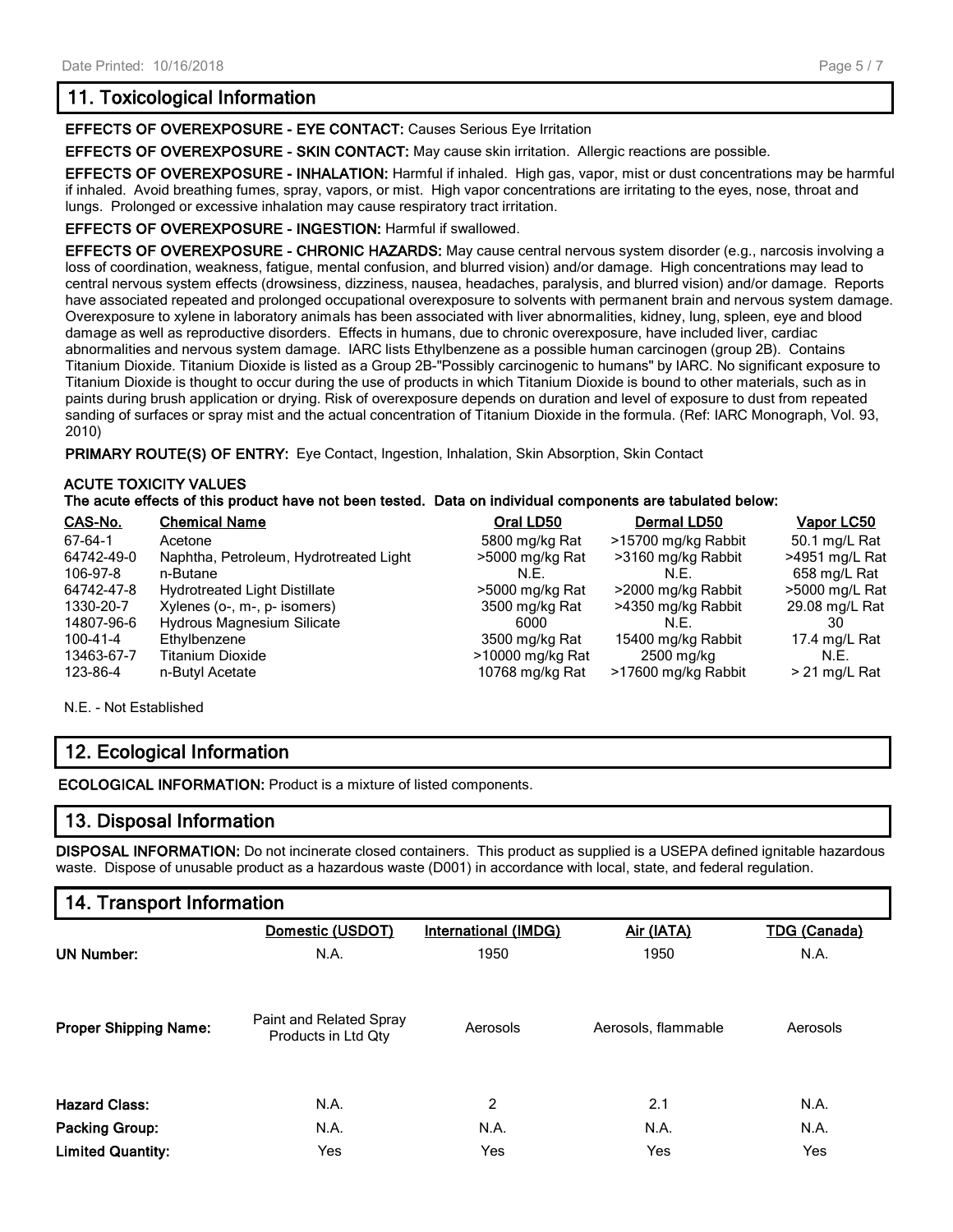#### **15. Regulatory Information**

#### **U.S. Federal Regulations:**

#### **CERCLA - SARA Hazard Category**

This product has been reviewed according to the EPA 'Hazard Categories' promulgated under Sections 311 and 312 of the Superfund Amendment and Reauthorization Act of 1986 (SARA Title III) and is considered, under applicable definitions, to meet the following categories:

Gas under pressure, Carcinogenicity, Serious eye damage or eye irritation, Specific target organ toxicity (single or repeated exposure)

#### **Sara Section 313:**

This product contains the following substances subject to the reporting requirements of Section 313 of Title III of the Superfund Amendment and Reauthorization Act of 1986 and 40 CFR part 372:

| Chemical Name                | CAS-No.   |
|------------------------------|-----------|
| Xylenes (o-, m-, p- isomers) | 1330-20-7 |
| Ethylbenzene                 | 100-41-4  |

#### **Toxic Substances Control Act:**

This product contains the following chemical substances subject to the reporting requirements of TSCA 12(b) if exported from the United States:

No TSCA 12(b) components exist in this product.

### **U.S. State Regulations:**

#### **California Proposition 65:**

**WARNING:** Cancer and Reproductive Harm - www.P65Warnings.ca.gov.

|                                         | 16. Other Information                      |            |                                                                                                                                                                                                |   |                             |   |  |
|-----------------------------------------|--------------------------------------------|------------|------------------------------------------------------------------------------------------------------------------------------------------------------------------------------------------------|---|-----------------------------|---|--|
| <b>HMIS RATINGS</b><br>Health:<br>$2^*$ | <b>Flammability:</b>                       | 4          | <b>Physical Hazard:</b>                                                                                                                                                                        | 0 | <b>Personal Protection:</b> | X |  |
| <b>NFPA RATINGS</b><br>Health:<br>2     | <b>Flammability:</b>                       | 4          | Instability                                                                                                                                                                                    | 0 |                             |   |  |
|                                         | <b>Maximum Incremental Reactivity 0.88</b> |            |                                                                                                                                                                                                |   |                             |   |  |
| <b>SDS REVISION DATE:</b>               |                                            | 10/16/2018 |                                                                                                                                                                                                |   |                             |   |  |
|                                         | <b>REASON FOR REVISION:</b>                |            | <b>Product Composition Changed</b><br>Substance and/or Product Properties Changed in Section(s):<br>14 - Transport Information<br>15 - Regulatory Information<br>Revision Statement(s) Changed |   |                             |   |  |

Legend: N.A. - Not Applicable, N.E. - Not Established, N.D. - Not Determined

Rust-Oleum Corporation believes, to the best of its knowledge, information and belief, the information contained herein to be accurate and reliable as of the date of this safety data sheet. However, because the conditions of handling, use, and storage of these materials are beyond our control, we assume no responsibility or liability for personal injury or property damage incurred by the use of these materials. Rust-Oleum Corporation makes no warranty, expressed or implied, regarding the accuracy or reliability of the data or results obtained from their use. All materials may present unknown hazards and should be used with caution. The information and recommendations in this material safety data sheet are offered for the users' consideration and examination. It is the responsibility of the user to determine the final suitability of this information and to comply with all applicable international, federal, state, and local laws and regulations.

| CAS-No.   |
|-----------|
| 1330-20-7 |
| 100-41-4  |